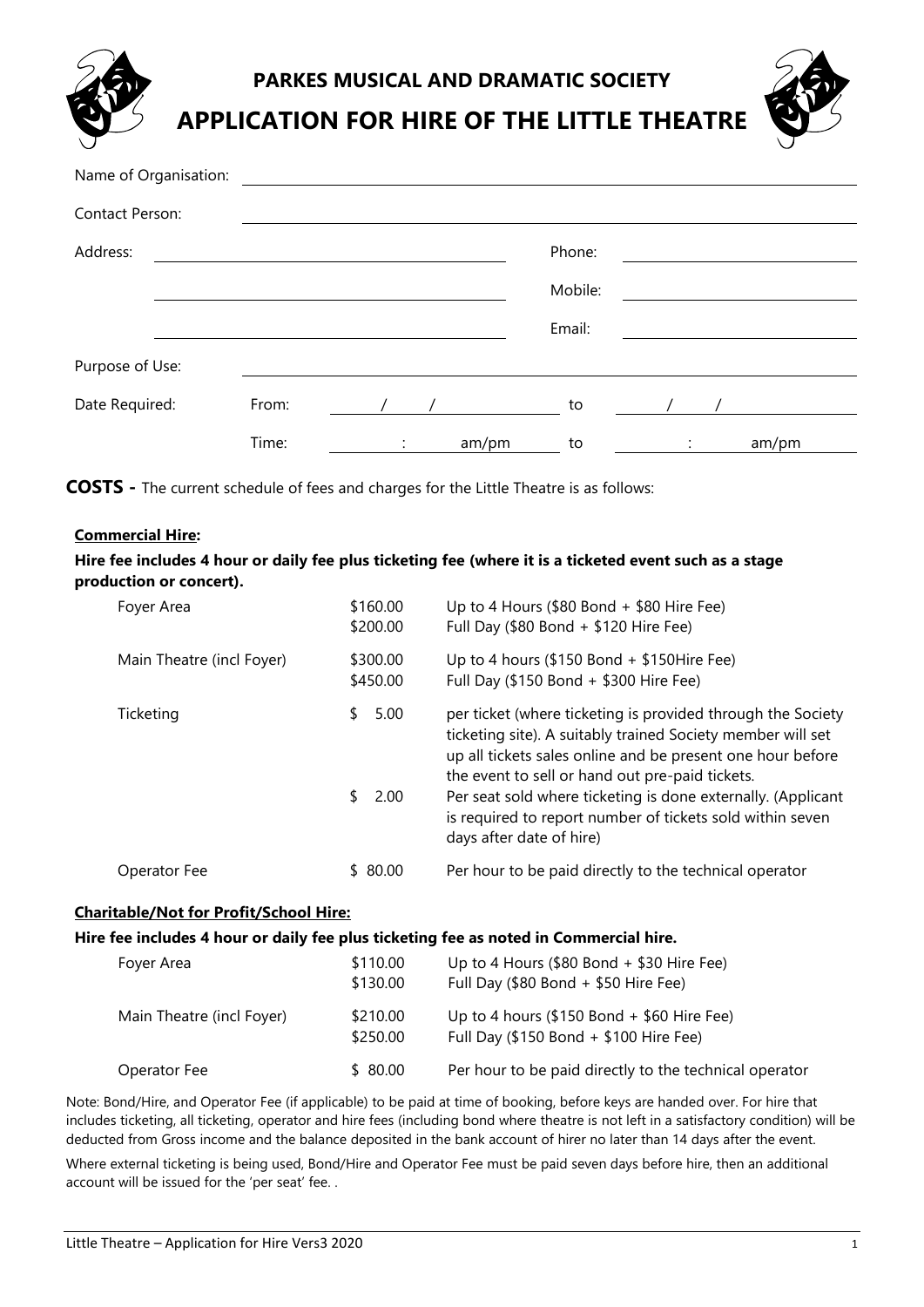| $\Box$<br>Chairs<br>Tables<br>□<br>Quantity:<br>e.g. Microphones, Speakers, Piano - please note only hand-held or<br>$\Box$<br>Sound or Music Equipment<br>microphones on stands can be supplied. No headset or lapel<br>microphones are available for hire.<br>Operator Fee applies - \$80 per hour<br>$\Box$<br>Theatre lighting equipment<br>$\Box$<br>Theatre sound equipment<br>Operator Fee applies - \$80 per hour<br>Does your event require ticketing?<br>$\Box$ Yes<br>$\Box$ No<br>What ticketing will you be using:<br>$\Box$ Society ticketing $\Box$ External ticketing<br><b>Other Requirements</b><br><u> 1989 - Johann Stein, mars an deutscher Stein († 1989)</u><br><b>Please Note:</b><br>Where the hire is to include the use of the Society lighting or sound system, you are<br>required to use a delegated (qualified) Society member to operate sound and lighting<br>equipment (see Operator fee).<br>I have read and agree to abide by the "Little Theatre Conditions of Use" (provided overleaf)<br><b>APPLICANT'S SIGNATURE:</b><br><b>DATE:</b><br>Please return application form to the Parkes M&D's Bookings Officer<br>Postal Address: PO Box 376, PARKES NSW 2870 Contact Number: 0412 040 864 Email: libertyoflife@gmail.com<br><b>Office Use Only</b><br>Approved<br>Name:<br>⊔<br>Entered into Booking Diary<br>$\Box$<br>Hire Fee/Bond Paid<br>$\Box$<br>$\Box$<br><b>Invoice Number</b><br>$\Box$<br>ப |  |  |  | <b>Do you require.</b> (additional rees may apply –only immeditables and chairs are available).) |  |  |  |  |
|-----------------------------------------------------------------------------------------------------------------------------------------------------------------------------------------------------------------------------------------------------------------------------------------------------------------------------------------------------------------------------------------------------------------------------------------------------------------------------------------------------------------------------------------------------------------------------------------------------------------------------------------------------------------------------------------------------------------------------------------------------------------------------------------------------------------------------------------------------------------------------------------------------------------------------------------------------------------------------------------------------------------------------------------------------------------------------------------------------------------------------------------------------------------------------------------------------------------------------------------------------------------------------------------------------------------------------------------------------------------------------------------------------------------------------------------------|--|--|--|--------------------------------------------------------------------------------------------------|--|--|--|--|
|                                                                                                                                                                                                                                                                                                                                                                                                                                                                                                                                                                                                                                                                                                                                                                                                                                                                                                                                                                                                                                                                                                                                                                                                                                                                                                                                                                                                                                               |  |  |  |                                                                                                  |  |  |  |  |
|                                                                                                                                                                                                                                                                                                                                                                                                                                                                                                                                                                                                                                                                                                                                                                                                                                                                                                                                                                                                                                                                                                                                                                                                                                                                                                                                                                                                                                               |  |  |  |                                                                                                  |  |  |  |  |
|                                                                                                                                                                                                                                                                                                                                                                                                                                                                                                                                                                                                                                                                                                                                                                                                                                                                                                                                                                                                                                                                                                                                                                                                                                                                                                                                                                                                                                               |  |  |  |                                                                                                  |  |  |  |  |
|                                                                                                                                                                                                                                                                                                                                                                                                                                                                                                                                                                                                                                                                                                                                                                                                                                                                                                                                                                                                                                                                                                                                                                                                                                                                                                                                                                                                                                               |  |  |  |                                                                                                  |  |  |  |  |
|                                                                                                                                                                                                                                                                                                                                                                                                                                                                                                                                                                                                                                                                                                                                                                                                                                                                                                                                                                                                                                                                                                                                                                                                                                                                                                                                                                                                                                               |  |  |  |                                                                                                  |  |  |  |  |
|                                                                                                                                                                                                                                                                                                                                                                                                                                                                                                                                                                                                                                                                                                                                                                                                                                                                                                                                                                                                                                                                                                                                                                                                                                                                                                                                                                                                                                               |  |  |  |                                                                                                  |  |  |  |  |
|                                                                                                                                                                                                                                                                                                                                                                                                                                                                                                                                                                                                                                                                                                                                                                                                                                                                                                                                                                                                                                                                                                                                                                                                                                                                                                                                                                                                                                               |  |  |  |                                                                                                  |  |  |  |  |
|                                                                                                                                                                                                                                                                                                                                                                                                                                                                                                                                                                                                                                                                                                                                                                                                                                                                                                                                                                                                                                                                                                                                                                                                                                                                                                                                                                                                                                               |  |  |  |                                                                                                  |  |  |  |  |
|                                                                                                                                                                                                                                                                                                                                                                                                                                                                                                                                                                                                                                                                                                                                                                                                                                                                                                                                                                                                                                                                                                                                                                                                                                                                                                                                                                                                                                               |  |  |  |                                                                                                  |  |  |  |  |
|                                                                                                                                                                                                                                                                                                                                                                                                                                                                                                                                                                                                                                                                                                                                                                                                                                                                                                                                                                                                                                                                                                                                                                                                                                                                                                                                                                                                                                               |  |  |  |                                                                                                  |  |  |  |  |
|                                                                                                                                                                                                                                                                                                                                                                                                                                                                                                                                                                                                                                                                                                                                                                                                                                                                                                                                                                                                                                                                                                                                                                                                                                                                                                                                                                                                                                               |  |  |  |                                                                                                  |  |  |  |  |
|                                                                                                                                                                                                                                                                                                                                                                                                                                                                                                                                                                                                                                                                                                                                                                                                                                                                                                                                                                                                                                                                                                                                                                                                                                                                                                                                                                                                                                               |  |  |  |                                                                                                  |  |  |  |  |
|                                                                                                                                                                                                                                                                                                                                                                                                                                                                                                                                                                                                                                                                                                                                                                                                                                                                                                                                                                                                                                                                                                                                                                                                                                                                                                                                                                                                                                               |  |  |  |                                                                                                  |  |  |  |  |
|                                                                                                                                                                                                                                                                                                                                                                                                                                                                                                                                                                                                                                                                                                                                                                                                                                                                                                                                                                                                                                                                                                                                                                                                                                                                                                                                                                                                                                               |  |  |  |                                                                                                  |  |  |  |  |
|                                                                                                                                                                                                                                                                                                                                                                                                                                                                                                                                                                                                                                                                                                                                                                                                                                                                                                                                                                                                                                                                                                                                                                                                                                                                                                                                                                                                                                               |  |  |  |                                                                                                  |  |  |  |  |
|                                                                                                                                                                                                                                                                                                                                                                                                                                                                                                                                                                                                                                                                                                                                                                                                                                                                                                                                                                                                                                                                                                                                                                                                                                                                                                                                                                                                                                               |  |  |  |                                                                                                  |  |  |  |  |
|                                                                                                                                                                                                                                                                                                                                                                                                                                                                                                                                                                                                                                                                                                                                                                                                                                                                                                                                                                                                                                                                                                                                                                                                                                                                                                                                                                                                                                               |  |  |  |                                                                                                  |  |  |  |  |
|                                                                                                                                                                                                                                                                                                                                                                                                                                                                                                                                                                                                                                                                                                                                                                                                                                                                                                                                                                                                                                                                                                                                                                                                                                                                                                                                                                                                                                               |  |  |  |                                                                                                  |  |  |  |  |

**Do you require:** (additional fees may apply –only limited tables and chairs are available).)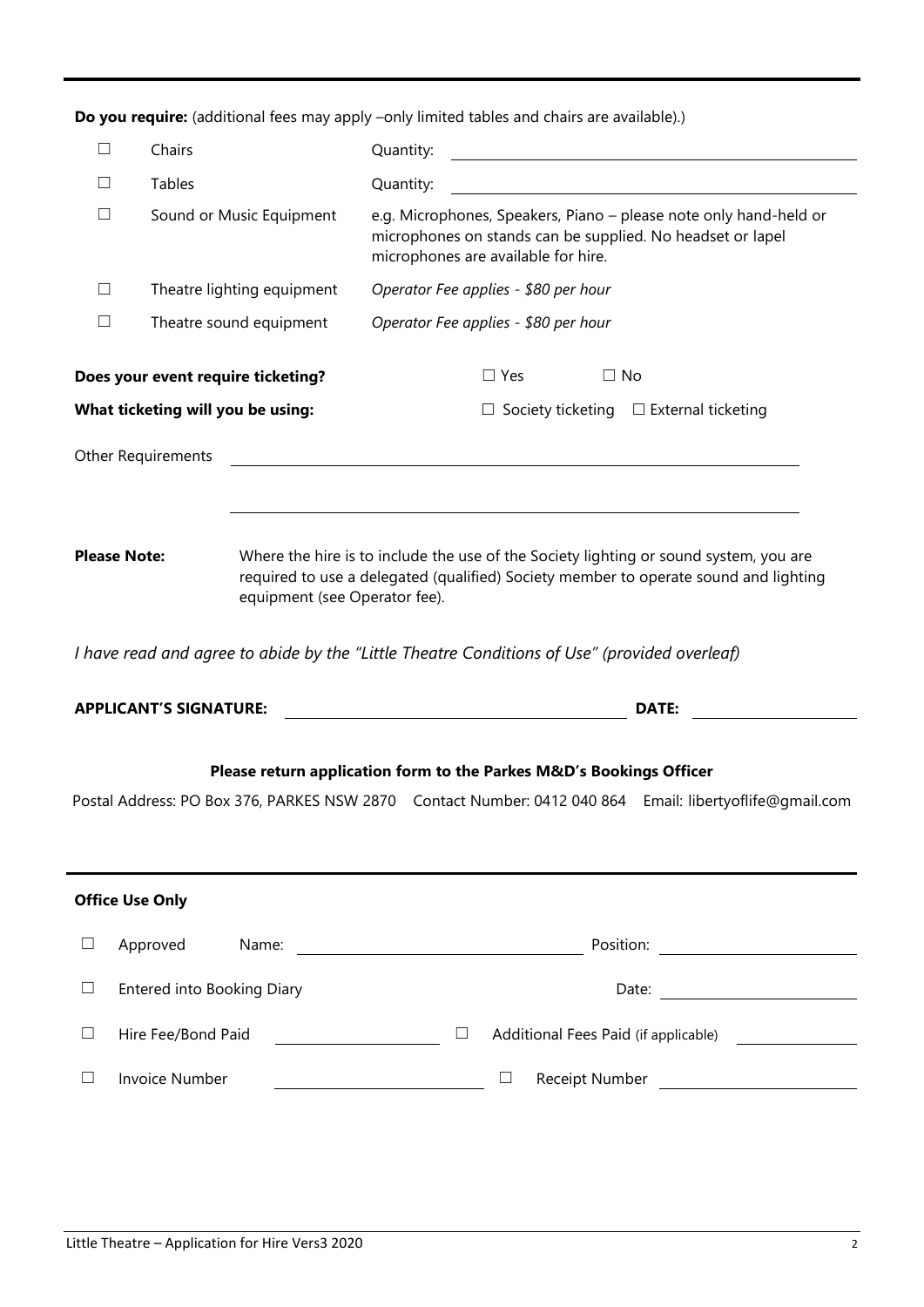

# **CONDITIONS OF USE**

*(PLEASE NOTE THAT SMOKING IN COUNCIL BUILDINGS IS NOT PERMITTED)*

# **LOCATION**

The Little Theatre is located at 34 Bogan Street Parkes, across the road from the Parkes Shire Council and Library Complex.

# **BOOKINGS**

The Theatre is available for hire for performances, seminars, conferences, exhibitions, civic functions, receptions and other approved uses.

Bookings will not be taken for any uses that may threaten the safety and security of people or property or contravenes statutory requirements.

Bookings are to be made through the M& D Bookings Officer. Contact details are on our website. Inspections of the Little Theatre can be arranged.

In order to promote efficient co-operation, bookings cannot be confirmed until the Application Form has been completed by the Hirer and accepted by the Bookings Officer or President of the Society. Formal confirmation of the booking will be made in writing.

In the event of more than one application being made for the hire of the Hall at the same time, decision of the successful applicant will be made by the Society Executive or at a Society meeting.

## **Applications for use of the Little Theatre must be received at least 7 (seven) days prior to the proposed function.**

# \*\*\*\*\*\*\*\*\*

*The Society trusts that these rules and conditions will assist Hirers and at the same time assist Society members to manage and maintain the facilities to the advantage of the whole community.*

# **THE THEATRE**

The Main Theatre can seat up to 175 and can be used for a variety of functions, subject to capacity requirements and suitability. There are three wheelchair spaces in the front row (requiring removal of seating).

The foyer adjoining the theatre area is fully air-conditioned. Both the theatre and foyer are carpeted.

The theatre has an area of approximately 220 sq. metres.

Male and female toilets, as well as a disabled toilet, are available in the foyer.

The theatre is monitored by the building's electronic fire/alarm system and is equipped with smoke and heat sensor alarms.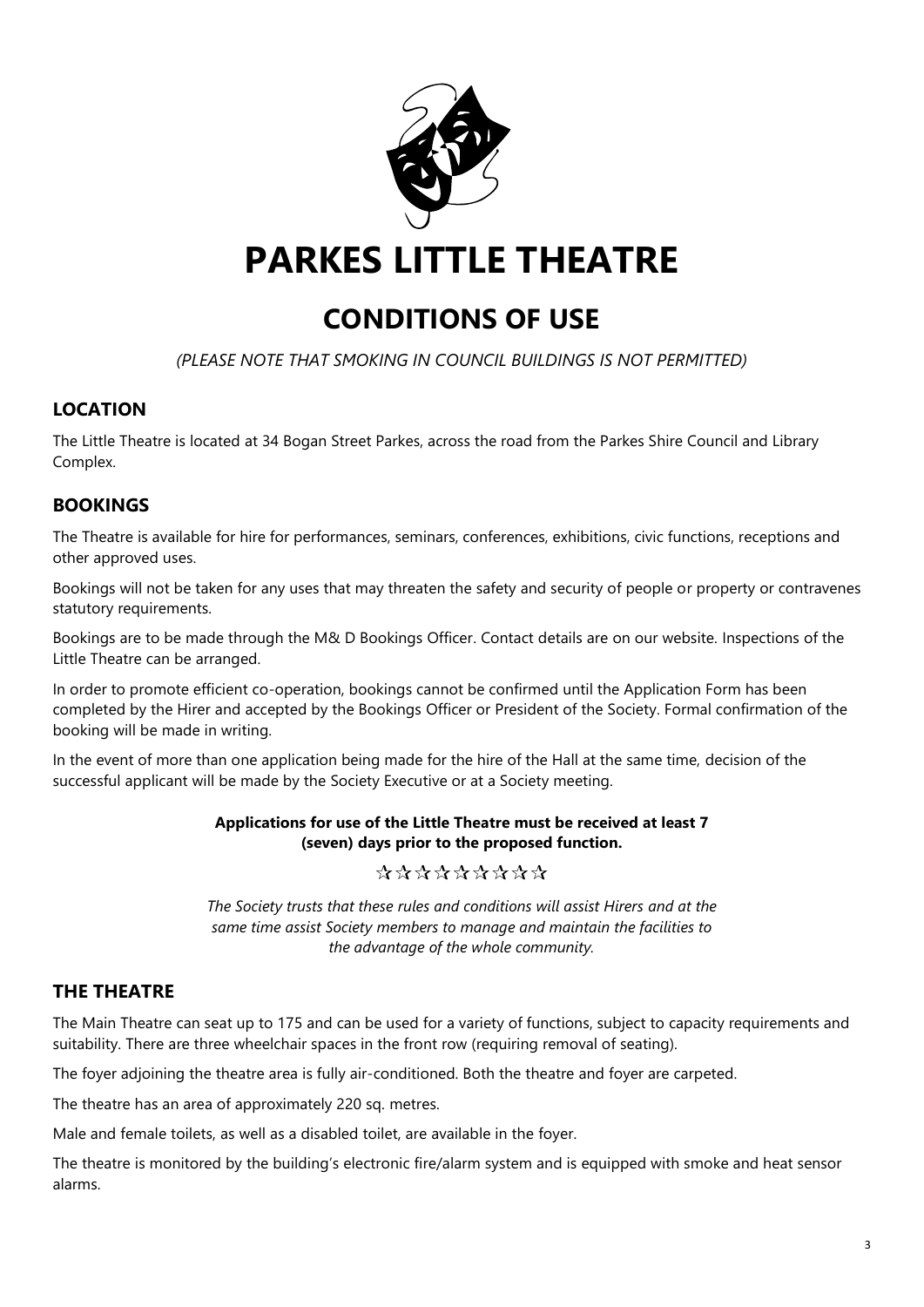# **RESTRICTIONS**

## SURFACES

- Tables used for the serving of food and refreshments are to be covered with appropriate cloths.
- Please do not use abrasive cleaners on any surface.

## SMOKING

• Smoking is not permitted in any area of The Little Theatre or in the breakout patio area.

## FOOD

• Absolutely NO FOOD or drink is to be consumed in the theatre (with the exception of bottled water). Food and drinks can be consumed in the foyer area.

## ALCOHOL

• Sale of alcohol is not permitted unless the applicant holds the appropriate licence, and alcohol can only be served if a person with a current RSA is directly in attendance.

## **SECURITY**

• The theatre complex will be opened and closed by a member of the M&D Society at an arranged time with the Hirer.

## EMERGENCIES

• A list of relevant contact numbers is attached to this policy. **In case of fire or emergency please dial '000'.**

## INSURANCE

• The M&D Society accepts no responsibility for the loss, damage or theft of equipment, property, displays etc left unsupervised at The Little Theatre. It is a condition of use that your organisation carries public liability insurance sufficient to cover the proposed function and personal equipment.

## AIR CONDITIONING (EVAPORATIVE COOLING)

• Control switches for the evaporative cooling units are located within the ticket box, at the top of the access ladder, immediately outside the bio-box and in the dressing room corridor. When vacating the theatre or foyer please ensure that all the coolers are switched off.

## HEATING

• Thermostatic control switches for the heating units are located within the ticket box, at the northern end of the space within the auditorium beneath the Bio-Box and in the dressing room corridor. When vacating the theatre or foyer please ensure that all heaters are switched off.

## PUBLIC ADDRESS SYSTEM AND LIGHTING

- Specialised theatrical stage lighting can be provided by a suitably qualified Society member at the operator fee.
- The theatre is also equipped with sophisticated sound equipment which can only be operated by a suitably qualified Society member at the operator fee.
- A quote on operator fees (including any set-up and operating time) will be provided after instruction is given as to what the requirements are.

## KITCHEN

- A modern fully serviced kitchen is available. Two ovens, one dishwasher, 2 fridge/freezers, 2 mobile hot water urns, Zip hot water, together with a basic supply of cutlery, crockery and glassware are available for use.
- Ensure that ovens, hot water (Zip) and other small appliances are switched off prior to vacating the building.
- It is a requirement that the kitchen be left in the condition in which it was found.

## TABLES & CHAIRS

• A small number of tables and chairs can be supplied for your function where available.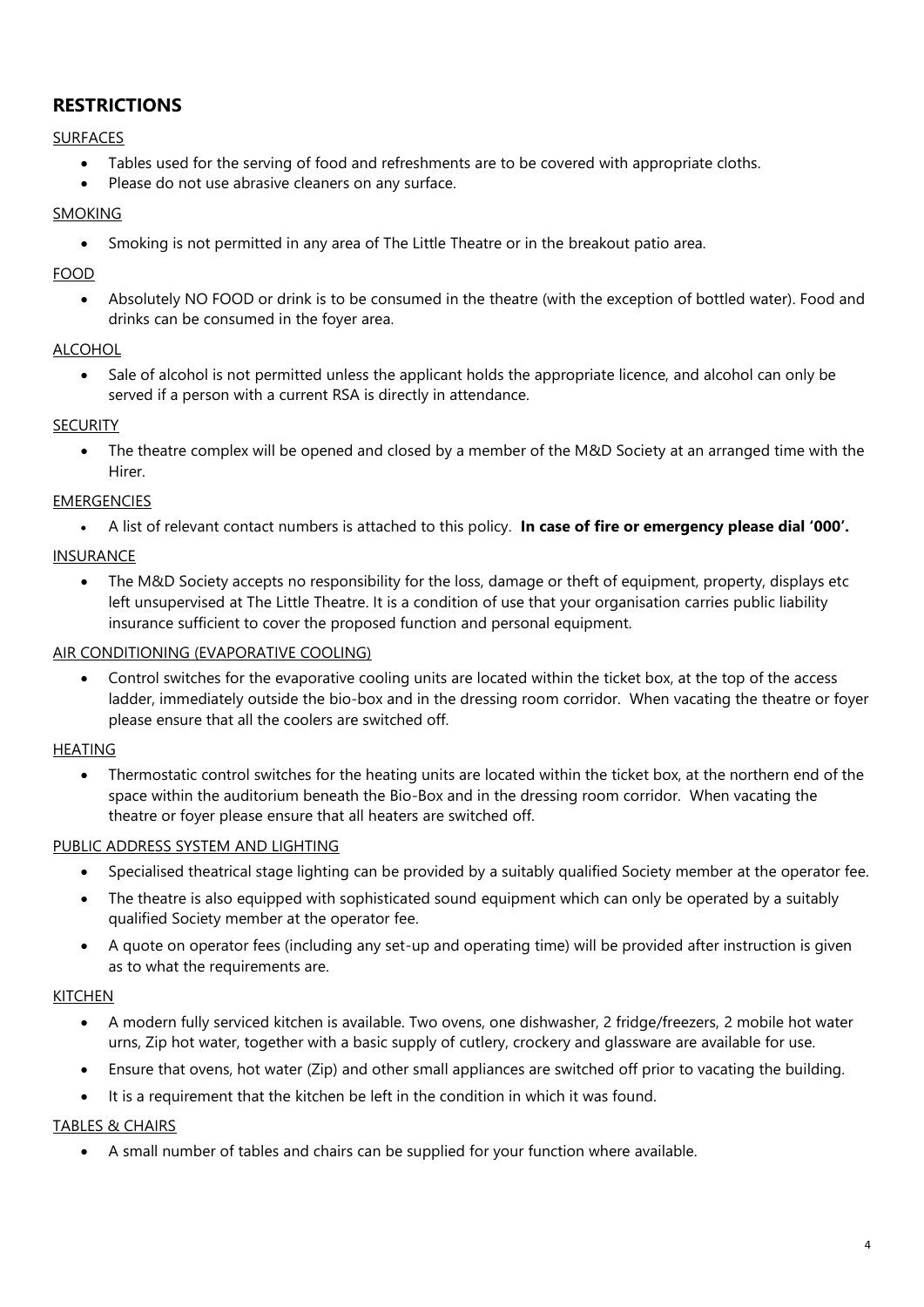## DECORATIONS

- Hirers using facilities shall not:
- Deface or damage any part of the facility.
- Place any nails, pins or screws into any wall, pillar, table, chair, floor or ceiling of the Theatre or Foyer.
- Deface or damage any equipment within the facility.
- Utilise any props, set pieces, costumes or property of the Society without the expressed permission of a Society representative. Additional fees will be incurred where hirers are found to have used Society property without permission. Please note this hire agreement does not include use of Society costumes, props, set pieces, or the use of the Shed.
- Confetti styled bon bons are not permitted to be set off on or near the stage. Evidence of this will result in the forfeit of the cleaning fee and will compromise future hire ability.

## CLEANING

• All rubbish from the function is to be deposited in the wheelie bins provided near the loading dock. The filled bins are to be placed adjacent to the driveway layback for collection. Any excess rubbish is the responsibility of the Hirer and is to be removed from the premises.

## COMPLIANCE WITH ACTS & REGULATIONS

- Hirers shall comply with the provisions of the Health Act and Liquor Act.
- No alcohol may be purchased or sold at the function. It is an offence to supply alcohol to minors.

## COVID-19 PROTOCOLS

• Hirers will be provided with a copy of Covid-19 protocols and the Society Safe Work Procedure and are expected to abide by all directives from NSW health at the time of hire. Conditions of entry must always be adhered to including (but not limited to) Covid cleaning at the conclusion of each hire.

## **OTHER CONDITIONS OF HIRE**

## ACCESS TO FIRE ESCAPES

- Please make your patrons aware of the fire escape doors that are situated at the northern and western ends of the Little Theatre. Exits are marked with exit lighting.
- Please do not obstruct these doorways with displays etc.

## PARKING

• Ample parking is located in front of the Little Theatre Complex and on Bogan and Dalton Streets.

## MISCELLANEOUS

- It is the responsibility of the Hirer to prevent disturbances or excessive noise within the Little Theatre or adjacent surrounds that may be to the detriment of nearby residents.
- Designated Society Members have the right to enter any function for the purpose of making an inspection or enforcing any of the conditions of use.
- Persons using the facilities must ensure that children accompanying them are supervised and kept under their control at all times.
- Hirers are responsible for all equipment items that are used for the event. Any damages or loss of equipment will result in the Hirers being invoiced for the replacement cost of item plus 10%.
- Any damage to flooring, walls or similar will result in the cost of the repair/cleaning being borne by the Hirer.

# **ATTACHMENTS**

- Floor Plan
- **Checklist**
- Contact Details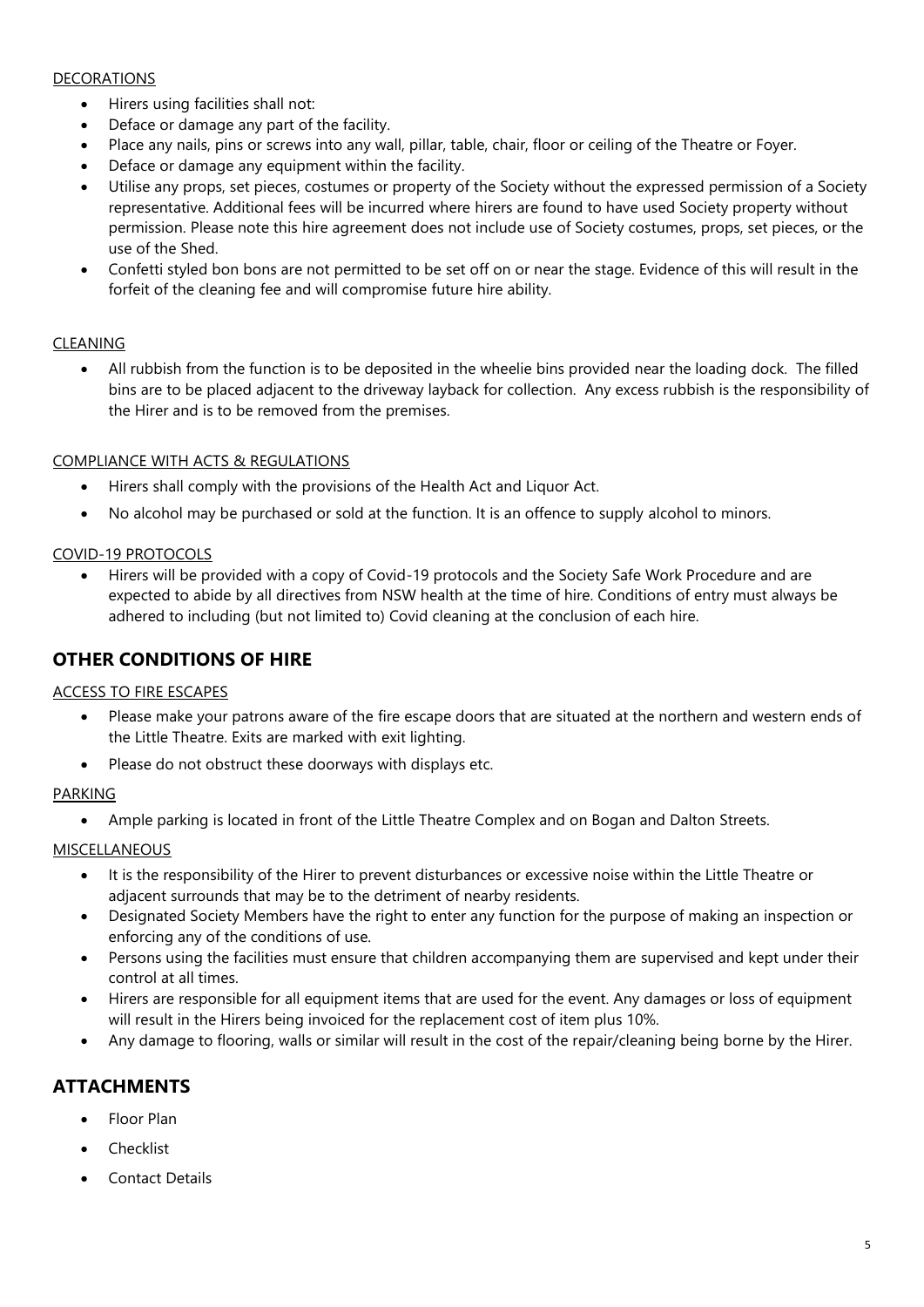# **FLOOR SEATING PLAN**

**Please note M16 is not a seat, but Row B has an additional seat (5).**

**Rows M & N are on rises. Row M only has seats 9-15. Row L has restricted views for children under 12.**

**Seats in Red (A6, 9-10, & 13-15 can be removed to allow for wheelchair spaces.**

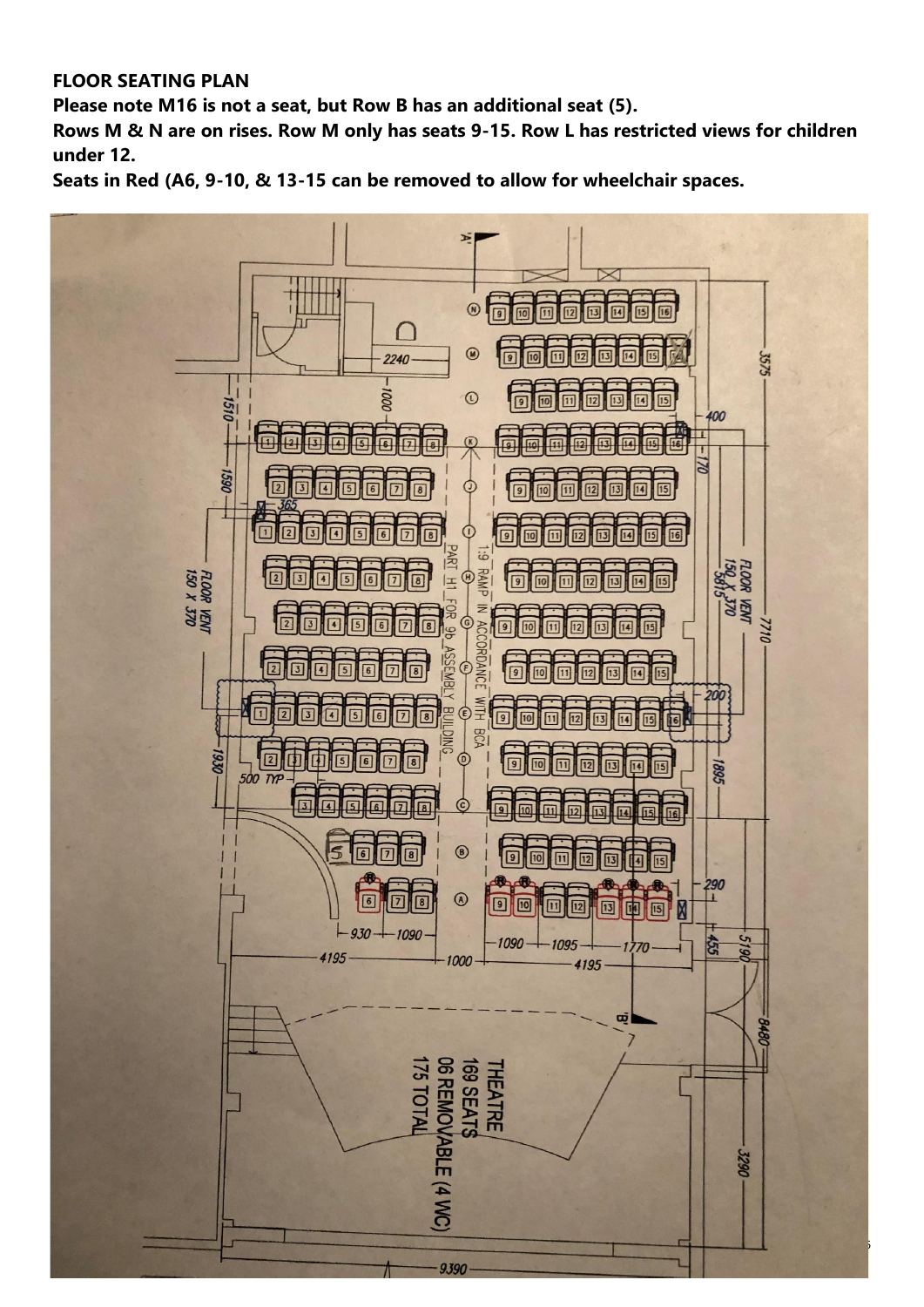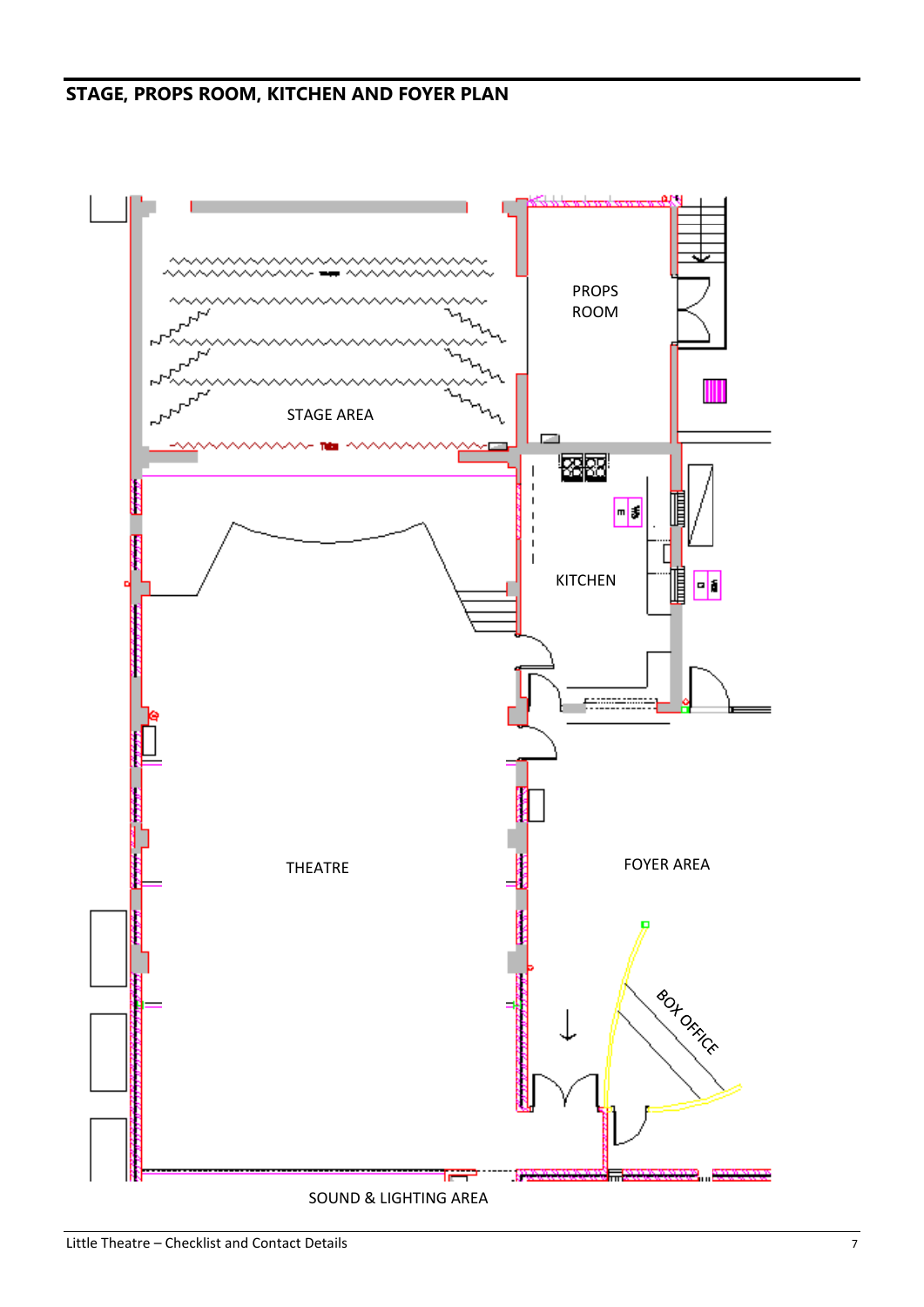# **CHECKLIST – PRIOR TO LEAVING THE BUILDING**

- ☐ Foyer and Main Theatre Vacuumed
- $\Box$  Dirty cutlery/crockery washed and put away.
- $\Box$  Kitchen bench tops cleaned.
- $\Box$  Kitchen floor swept and mopped.
- $\Box$  All water taps are turned off.
- $\Box$  All stove elements and ovens are turned off.
- $\Box$  Rubbish is placed in the bins provided; any excess rubbish is taken with you and disposed of thoughtfully.
- $\Box$  Sound equipment and lights are turned off.
- ☐ Stage cleared and swept.
- $\Box$  Toilets, basins and bathroom floors cleaned.
- $\Box$  Toilet bins emptied into otto bins provided.
- $\Box$  Dressing Rooms vacuumed, benches wiped and bins emptied
- ☐ Dressing room toilets cleaned.
- $\Box$  All doors (including toilets) and windows are locked

# **CONTACT DETAILS**

| Parkes Police                            | Ph: 02 6862 1077 |
|------------------------------------------|------------------|
| Ambulance                                | Ph: 13 12 33     |
| Lisa Ramsay (President/ Booking Officer) | Ph: 0412 040 864 |
| Lyn Townsend (Public Officer)            | Ph: 0429 623 829 |
| Gail Smith (Treasurer)                   | Ph: 0414 478 535 |